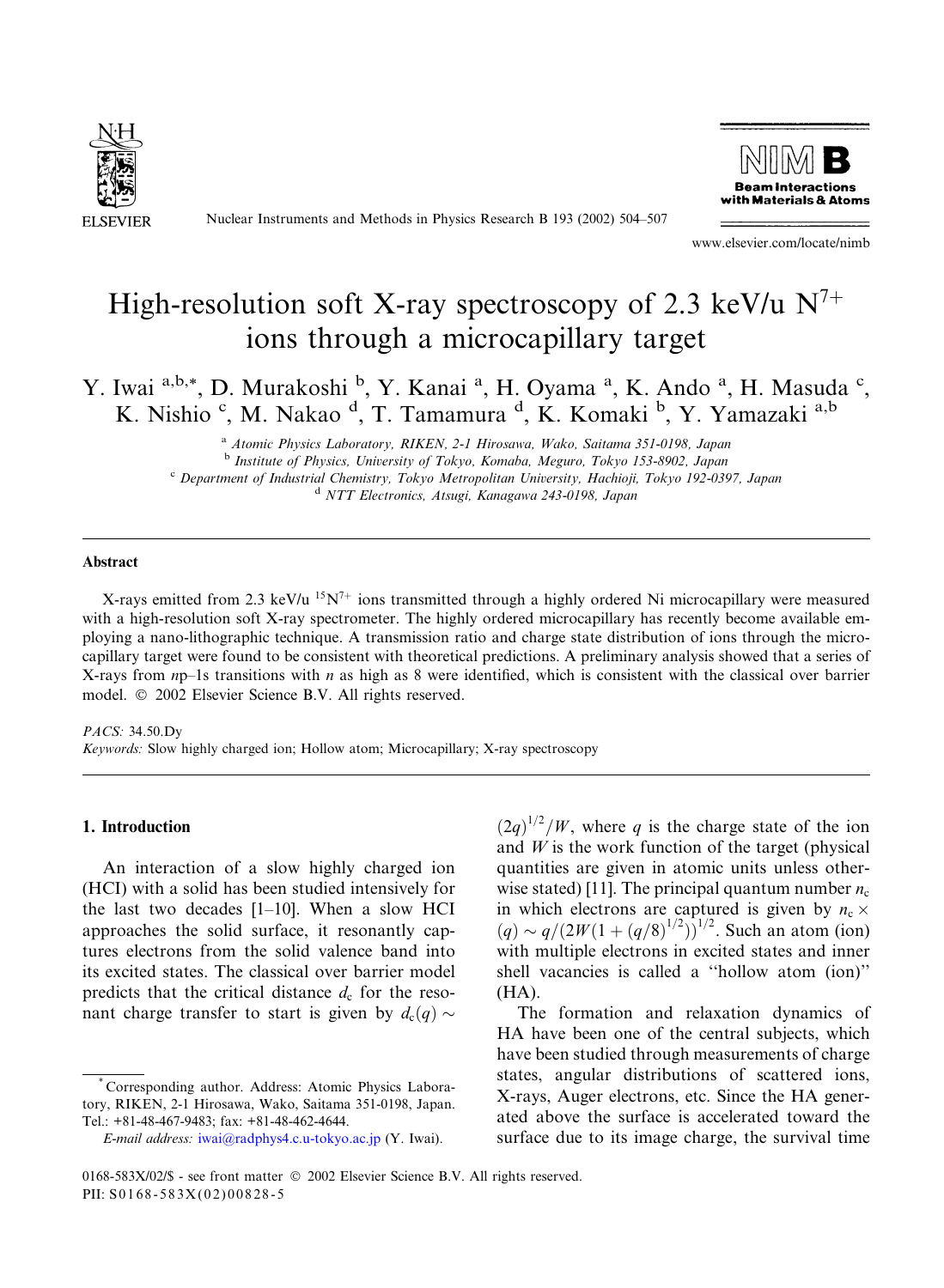than a characteristic lifetime of HA, and it is difficult to observe HA above the surface. The difficulty can be overcome by using a microcapillary which is a thin foil with small straight holes. In this configuration,a part of HCIs passing near the hole wall capture electrons and leave the target before colliding against the wall [12–14]. A fraction of ions which capture finite number of electrons is geometrically estimated to be  $\sim 2d_c(q)/r$ , where r is the inner radius of the straight hole. Ninomiya et al. measured K X-rays emitted from  $N^{q+}$  ions downstream of a Ni microcapillary target with a Si(Li) detector [15,16]. They observed that HAs so formed had extremely long K-hole lifetimes of  $\sim$ ns. However, the energy resolution of Si(Li) detector ( $\sim$ 80 eV at 500 eV) is not enough to identify the electronic configurations, which are very important to study the dynamics of the HA formation and relaxation processes. In order to identify electronic core configurations, we have developed a high-resolution soft X-ray spectrometer [17]. Morishita et al. measured visible light spectra emitted from Ar ions downstream of the Ni microcapillary target [18]. It was found that several lines were attributed to transitions emitted from ions captured one electron into an initial state of  $n \sim q+1$ .

In this paper, we report on  $(1)$  the transmission ratio and charge state distribution and (2) X-rays spectra of 2.3 keV/u  $15N^{7+}$ .

# 2. Experiments

The present study was performed using a 14.5 GHz Caprice type electron cyclotron resonance ion source (ECRIS) in RIKEN [19]. Ions extracted from the ECRIS were charge-state-selected by an analyzing magnet and delivered to a target chamber with the X-ray spectrometer via a magnetic quadrupole triplet lens and a switching magnet. Further details of the ion source and the beam line are given elsewhere [19]. The microcapillary target was mounted on an X–Y stage and was movable perpendicular and parallel to the ion beam.



Fig. 1. An SEM image of the highly ordered  $Al_2O_3$  microcapillary foil [20].

Recently, a new manufacturing method of the microcapillary foil has been developed using a nano-lithographic technique, which allows to prepare a highly ordered microcapillary foil. An example of such a foil of  $Al_2O_3$  is shown in Fig. 1 [20]. In the present experiment, a highly ordered Ni microcapillary foil was used, which had  $\sim$ 1 mm<sup>2</sup> in area with a thickness of  $\sim$ 1.5  $\mu$ m and had a multitude of straight holes of  $\sim$ 300 nm in diameter,and had a honeycomb structure with 500 nm interval, i.e. the geometrical opening ratio was  $\sim 30\%$ .

The high-resolution soft X-ray spectrometer consists of an entrance slit, an Au coated concave grating and a back illuminated CCD, as shown in Fig. 2. The grating with varied groove spacing designed for a grazing-incident spectrometer was used, with which diffracted soft X-rays are focused



Fig. 2. A schematic drawing of the high-resolution soft X-ray spectrometer [17].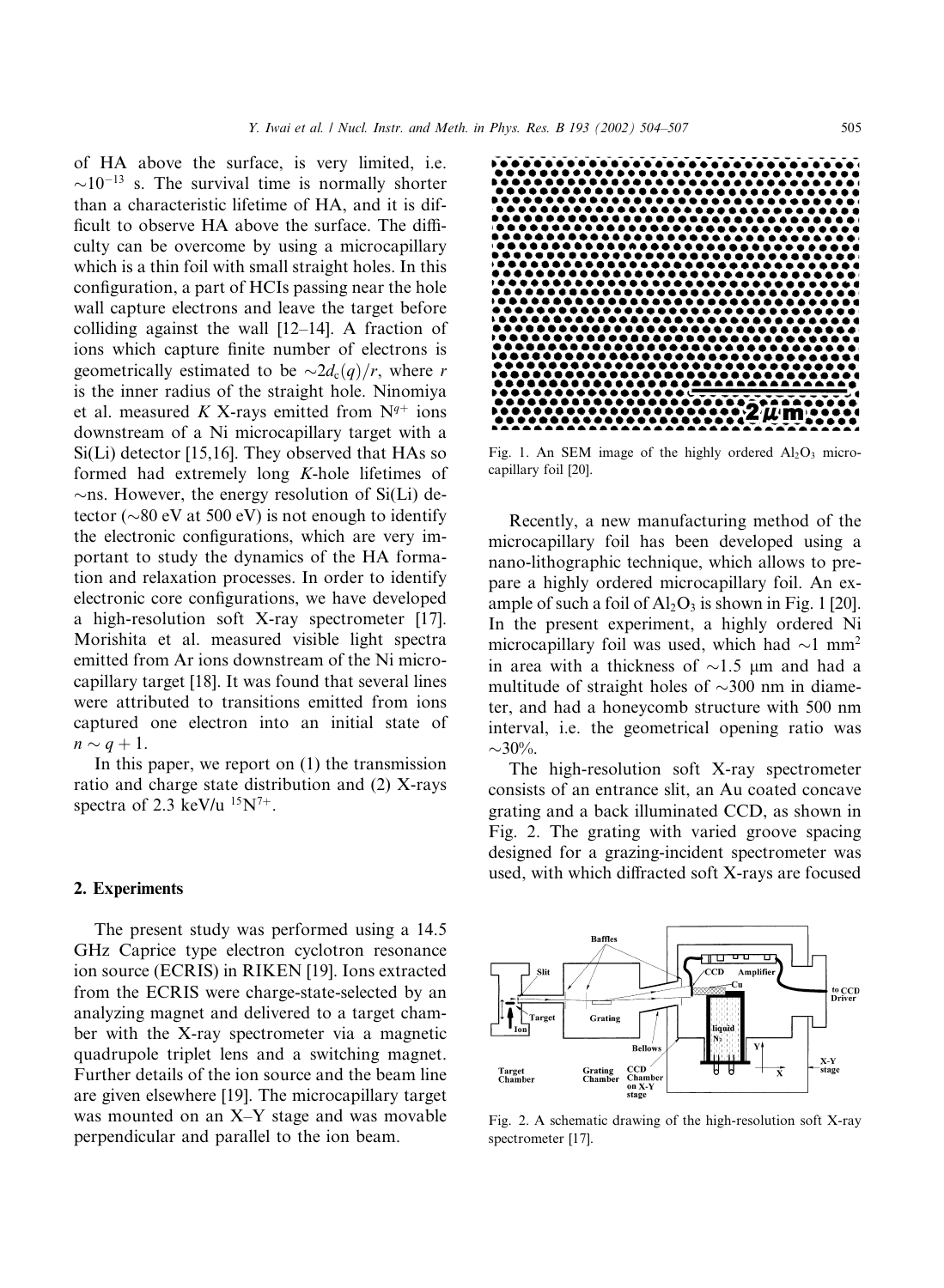onto a plane almost perpendicular to X-rays [21]. The energy range covered by the spectrometer is from 200 to 1200 eV. The baffles were prepared to block stray lights to the CCD. The CCD was mounted in the movable vacuum chamber and operated at 150 K cooled with liquid  $N_2$ . The energy resolution and energy accuracy were 3.1 eV (FWHM) at 500 eV and 0.5 eV at 500 eV, respectively. The detailed description of the spectrometer is given in Ref. [17].

The charge state distribution was measured with an electrostatic parallel plate analyzer downstream of the target chamber.

# 3. Results and discussions

The transmission ratio of 230 eV/u  $Xe^{6+}$  ions through the highly ordered Ni microcapillary target was  $\sim$ 25%, which is consistent with the geometrical opening ratio of  $\sim 30\%$ . Fig. 3 shows the charge state distribution  $f(q_f)$  of the transmitted ions. It is seen that  $f(q_f)$  shows a minimum at

 $q_f \sim 3$ , which is similar to the result for N<sup>6+</sup> [15]. Each final charge state fraction calculated by  $\sim$ 2d<sub>c</sub> $(q)/r$  was roughly successfully reproduced the observed fractions. The charge state distribution of the simulation with consideration of Auger relaxation processes reproduced satisfactorily the U-shape tendency of the observed distribution [22]. It is noted that the transmission ratio obtained in a previous experiments with self-organized capillary was  $\sim$ 15% although the geometrical opening ratio was  $\sim$ 50% [15]. The difference between the observed transmission ratio and the geometrical one may be due to some nonuniform capillary diameter along the capillary.

Fig. 4 shows an X-ray spectrum for 2.3 keV/u  $15N<sup>7+</sup>$  ions transmitted through the highly ordered Ni microcapillary. The eight major lines were attributed to hydrogen-like and helium-like transitions,which are summarized in Table 1 [23]. The electronic configuration of the small bump at  $489.6 \pm 0.5$  eV was not successfully identified. According to the result of the visible light spectroscopy, the principal quantum numbers of the



Fig. 3. The final charge state distribution of 230 eV/u  $Xe^{6+}$  ions transmitted through the highly ordered Ni microcapillary. ( $\bullet$ ): Experiment, ( $\blacksquare$ ): calculation with  $\sim 2d_c(q)/r$ , ( $\blacktriangle$ ): simulation [22].



Fig. 4.  $K X$ -ray spectra measured, immediately downstream of the target for 2.3 keV/u  $15N^{7+}$  ions transmitted through a Ni microcapillary foil. The bars with transition terms show transition energies [23].